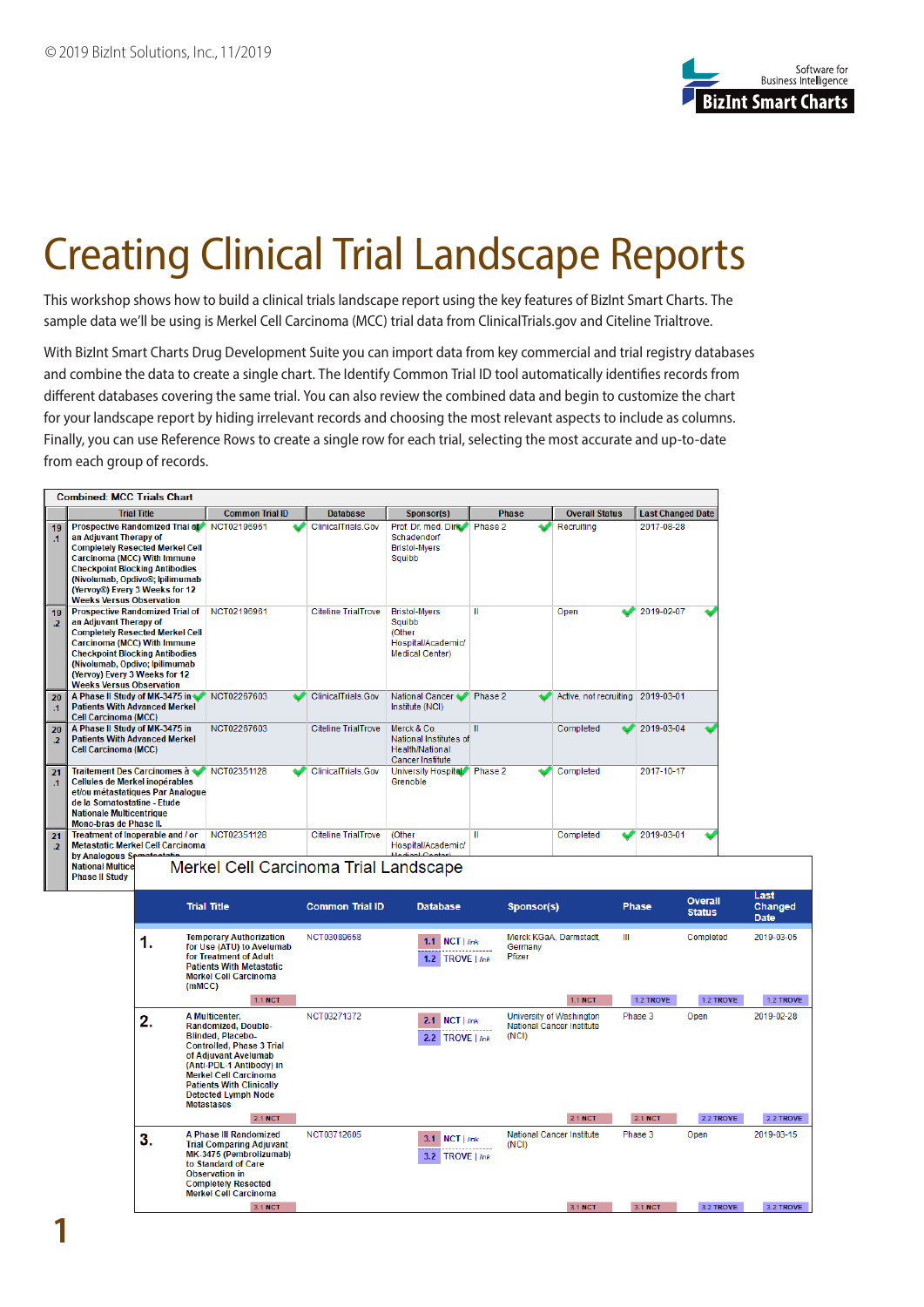

## Create Clinical Trial Landscape Reports

## BIZINT SMART CHARTS DRUG DEVELOPMENT SUITE - IMPORT, COMBINE, IDENTIFY & REVIEW

1. **Import data:** Use **File | Import** to import the sample data for each database. (Or, drag the sample data into the BizInt Smart Charts window.)

Click OK to create the chart and choose the Summary of Key Data (for CT.gov) or Summary Chart (for Trialtrove) depending on the database) as the initial chart template and click OK.

*The choice of chart template is optional, but these choices work well for this workshop.*

- 2. **Combine data:** Use **File | Combine** to combine the two charts, choosing the CT.gov chart as your key chart. Choose the first radio button option and type in "MCC Trials Chart" for new chart title. Select Finish, and a new combined chart will appear.
- 3. Select **Tools | Identify Common Trial ID**. *This tool matches clinical trial ID's between trial records. If an NCT number is present for a related set of records, it will be chosen as the Common Trial ID.*
- 4. **Bring grouped records together:** Right-click on the Common Trial ID column and select **Sort...** Check the box for "Alternate row shading when sort key changes" at the bottom of the panel. Click **Sort**.
- 5. **Analyze overlap between databases**: Right-click on the Common Trial ID column and select **Tools | Statistics**. Select "Separate lines" and click OK. Save the .csv file (e.g. "trial stats.csv") and click OK. The statistics file will open in Excel. Sort the statistics on Count (largest to smallest) to view the results of the Identify Common Trial ID too. This step is optional, but will help you understand the data.
- 6. **Display key information:** *Which fields do you want in your trial landscape?* Select **View | Columns** to choose key columns and set the order. For this workshop, you should:
	- add the Phase column and move it after Sponsors
	- remove/hide the following columns: Drugs, Primary Outcome, Secondary Outcome, Enrollment, Condition
- 7. Check that you now have the following columns: Trial Title, Common Trial ID, Database, Sponsors, Phase, Overall Status, Change Date.
- 8. **Save your preferred view as a template:** Use **File | Save as Template** and name your template. T*his template can be used with any combined chart with data from more than one trial database. You can apply a standard template and then customize it for a particular project using* **View | Columns**.
- 9. **Review and curate your chart:** *BizInt Smart Charts provides tools to review and curate your data.* 
	- You can view the "Smart Charts record" by double-clicking on a row.
	- To view the record on the publisher's site, right-click on a CT.gov row (e.g. row 7) and choose **Record on Publisher Website**. *This will open up the ClinicalTrials.gov record in a browser window.*
	- If after review, a record appears in your chart that you don't want to include in your report, right-click on that row and choose **Hide Row**. *In this workshop, hide row 13 (NCT00540566) since there is no phase information.*
- 10. Save the .cht file and select **File | Send to Reference Rows** to open the chart in BizInt Smart Charts Reference Rows.

## BIZINT SMART CHARTS REFERENCE ROWS - PREPARE YOUR LANDSCAPE REPORT

- 11. In the wizard, click Next and then click Finish on the second panel. *You could change Database Rankings and select column rules in the wizard, but it's not required.*
- 12. **View Reference Rows in the Selection View:** Note that the row numbering has changed to reflect each group of records with the same Common Trial ID. *Scroll down to group 19 to see a Reference Row with a record from both databases.*